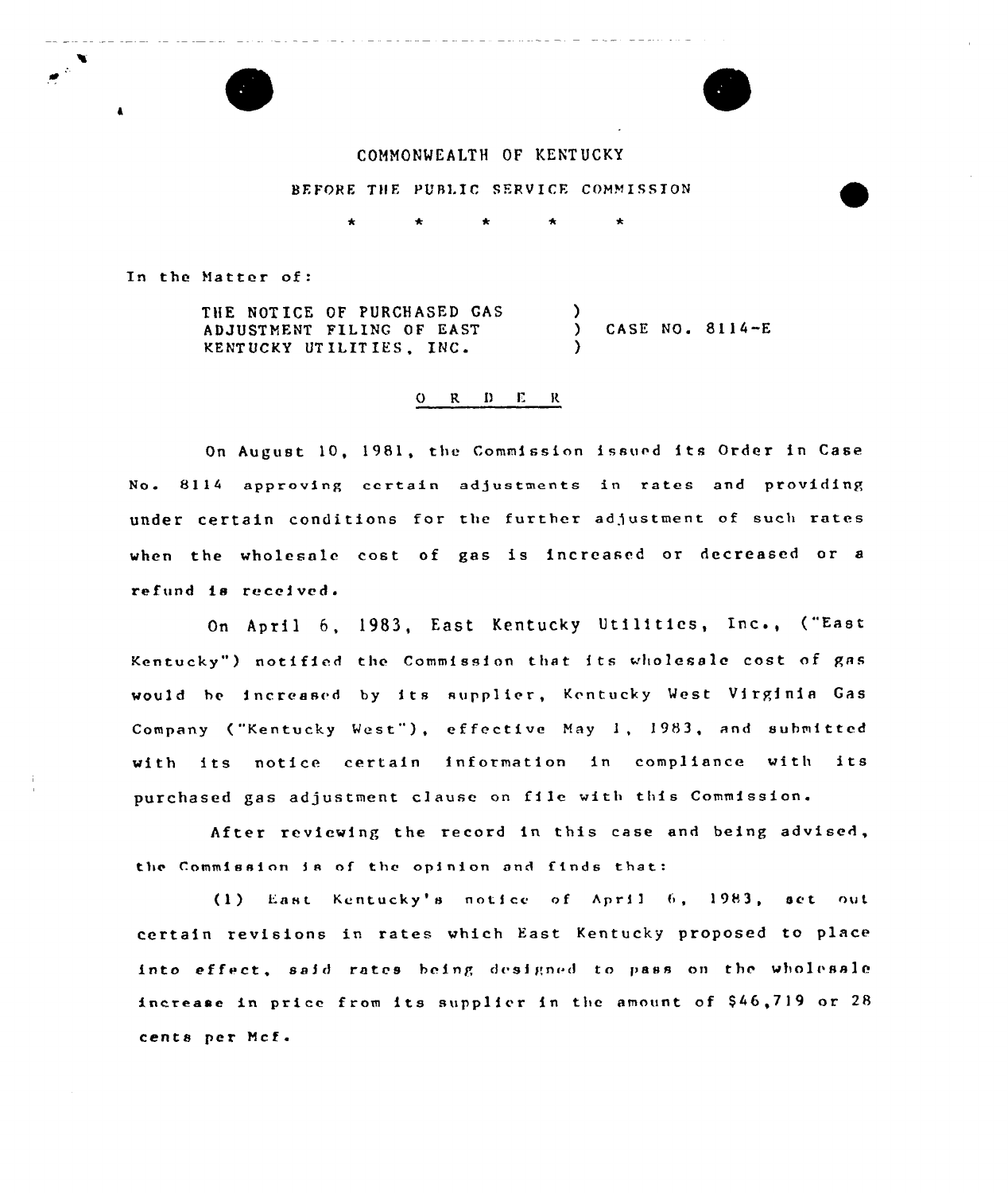(2) Kentucky West has filed an application for increased rates to become ef fective May 1, 1983, with the Federal Energy Regulatory Commission.

(3) East Kentucky's adjustment in rates under the purchased gas adjustment provisions approved by the Commission in its Order in Case No. 8114 dated August 10, 1981, is fair, just and reasonable and in the public interest and should be effective with gas supplied on and after Hay 1, 1983, subject to refund.

IT IS THEREFORE ORDERED that the rates in the Appendix to this Order be and they hereby are authorized effective witb gas supplied on and after May 1, 1983, subject to refund.

IT IS FURTHER ORDERED that within 30 days of the date of this Order Fast Kentucky shall file with this Commission its revised tariffs setting out the rates authorized herein.

Done at Frankfort, Kentucky, this 29th day of April, 1983.

PUBLIC SERVICE COMMISSION

Chairma

Commissioner

ATTEST:

 $\frac{1}{2}$  ,  $\frac{1}{2}$ 

**Secretary**